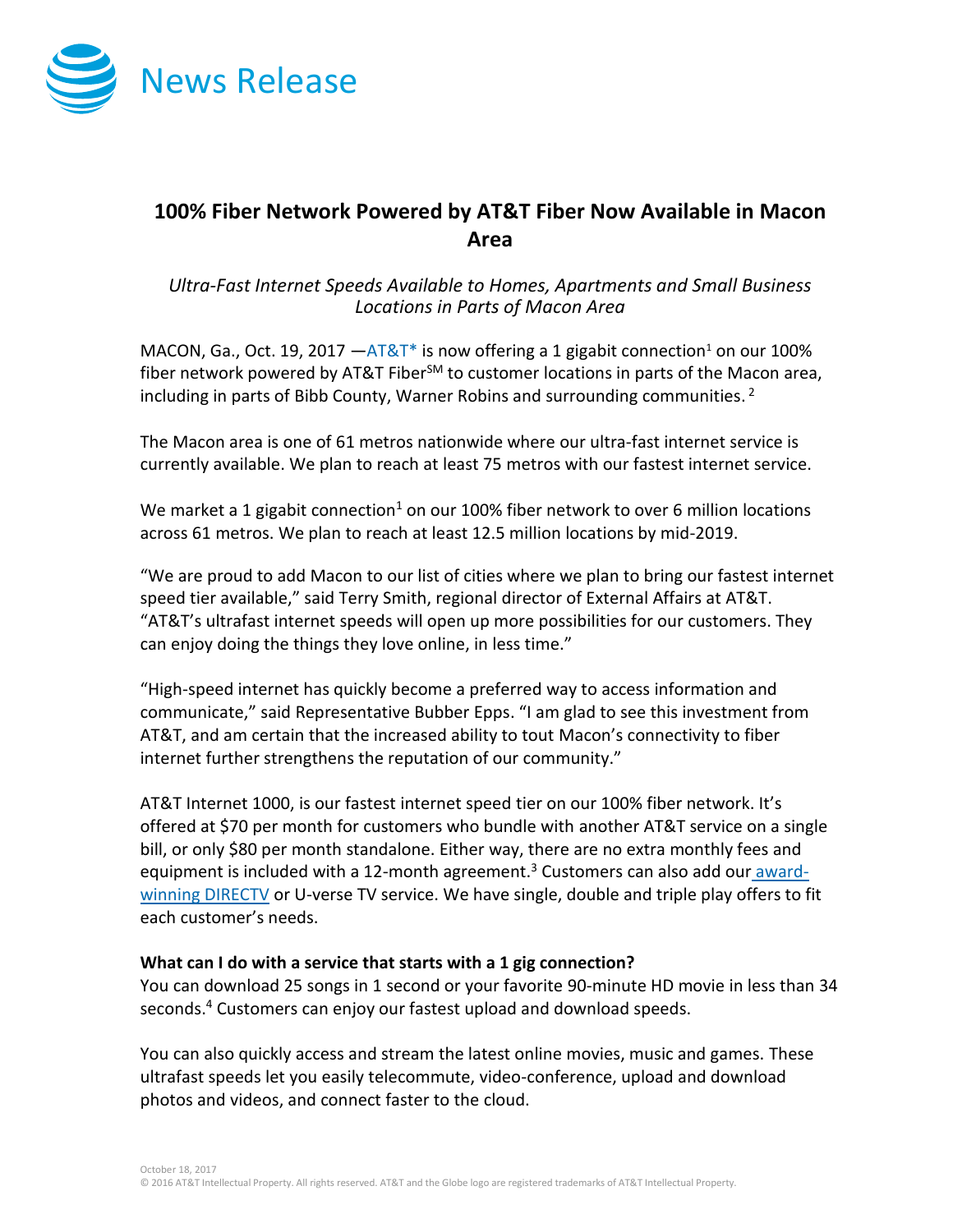

### **What is AT&T Fiber?**

Our 100% fiber network under the AT&T Fiber umbrella brand lets customers choose from a range of internet speeds, all over an ultrafast internet connection. This 100% fiber network is just one of the network technologies we plan to use to connect customers as a part of AT&T Fiber.

Frost & Sullivan recently recognized AT&T for its leadership in high-speed internet services. It awarded AT&T the 2016 Company of the Year Award for Broadband Access. The analyst firm praised AT&T for "rapidly evolving into a new form of telecommunications company; one that is based on the delivery of broadband access, both fixed and mobile, as well as services that ride that access."

For more information on AT&T Fiber, go to [att.com/getfiber](https://www.att.com/internet/gigapowerfiber.html?source=ECtr0000000000GdD&wtExtndSource=getfiber).

### **AT&T in GEORGIA:**

AT&T has invested more than \$5 billion in its wireless and wireline networks in Georgia between 2014 through 2016. This drives upgrades to reliability, coverage, speed and performance for residents and business customers.

*<sup>1</sup>Actual customer speeds may vary. For AT&T Internet 1000 download speeds are typically up to 940Mbps due to overhead capacity reserved to deliver the data.*

 *Initial availability limited to select areas. May not be available in your area. Go to att.com/internet/ to see if you qualify. Must maintain a qualifying bundle to receive bundled pricing. Prorated ETF (\$180) applies if service is disconnected before end of 12 mos. After 12 months, price moves to standard rate of \$90/mo. Credit restrictions apply. Speed/Time examples are estimates.*

*Cautionary Language Regarding Forward Looking Statements:* Information set forth in this news release contains financial estimates and other forward-looking statements that are subject to risks and uncertainties, and actual results may differ materially. A discussion of factors that may affect future results is contained in AT&T Inc.'s filings with the Securities and Exchange Commission. AT&T disclaims any obligation to update or revise statements contained in this news release based on new information or otherwise.

#### **\*About AT&T**

AT&T Inc. [\(NYSE:T\)](http://www.att.com/gen/landing-pages?pid=5718) helps millions around the globe connect with leading entertainment, business, mobile and high speed internet services. We offer the nation's best data network\*\* and the best global coverage of any U.S. wireless provider. We're one of the world's largest providers of pay TV. We have TV customers in the U.S. and 11 Latin American countries. Nearly 3.5 million companies, from small to large businesses around the globe, turn to AT&T for our highly secure smart solutions.

AT&T products and services are provided or offered by subsidiaries and affiliates of AT&T Inc. under the AT&T brand and not by AT&T Inc. Additional information about AT&T products and services is available